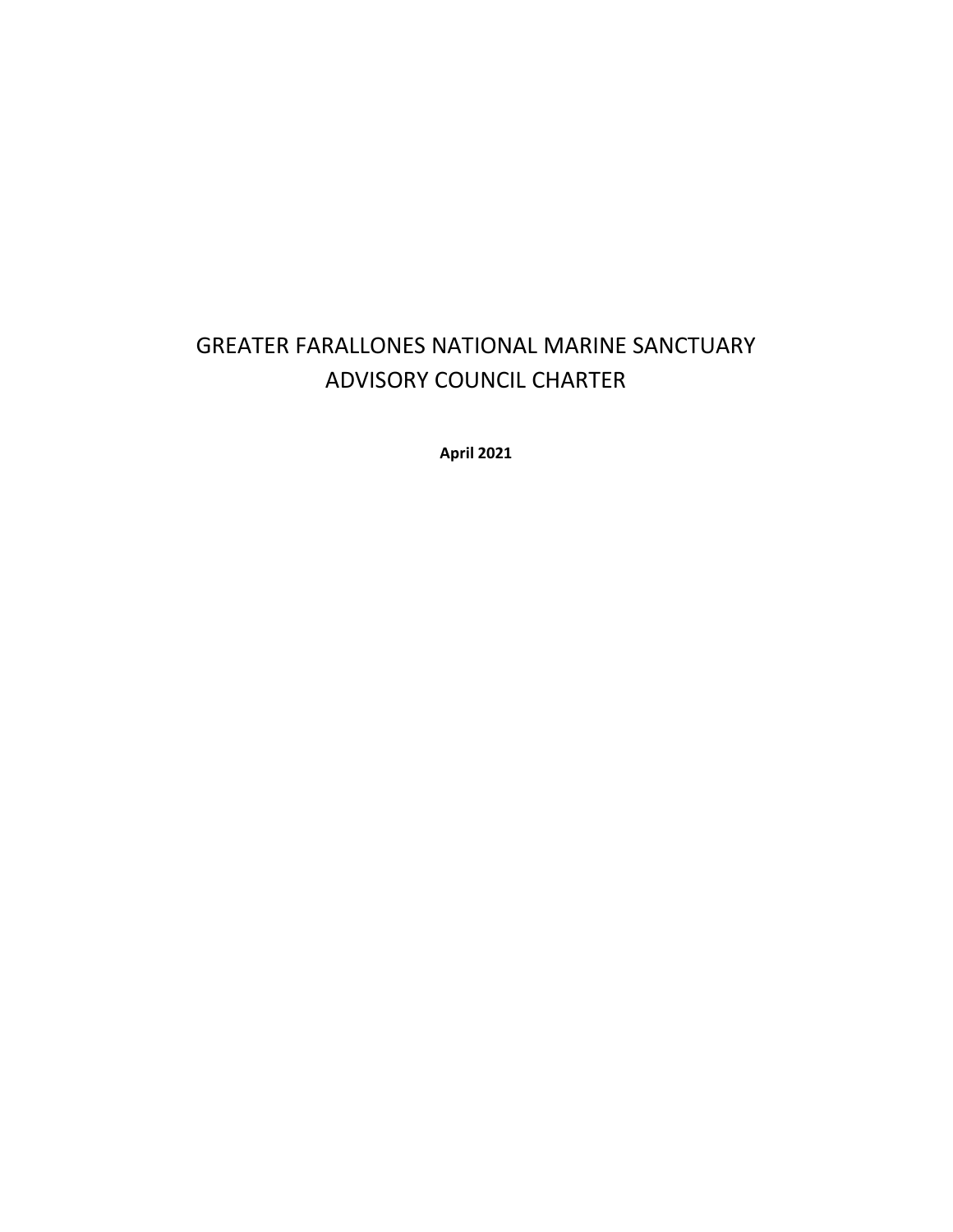| 1.<br>2.<br>3.<br>4.             |
|----------------------------------|
|                                  |
|                                  |
| 1.<br>2.<br>3.<br>4.<br>5.<br>6. |
|                                  |

#### Note:

When the charter mentions "members," it refers to the primary members of the council. Alternates will always be referred to explicitly.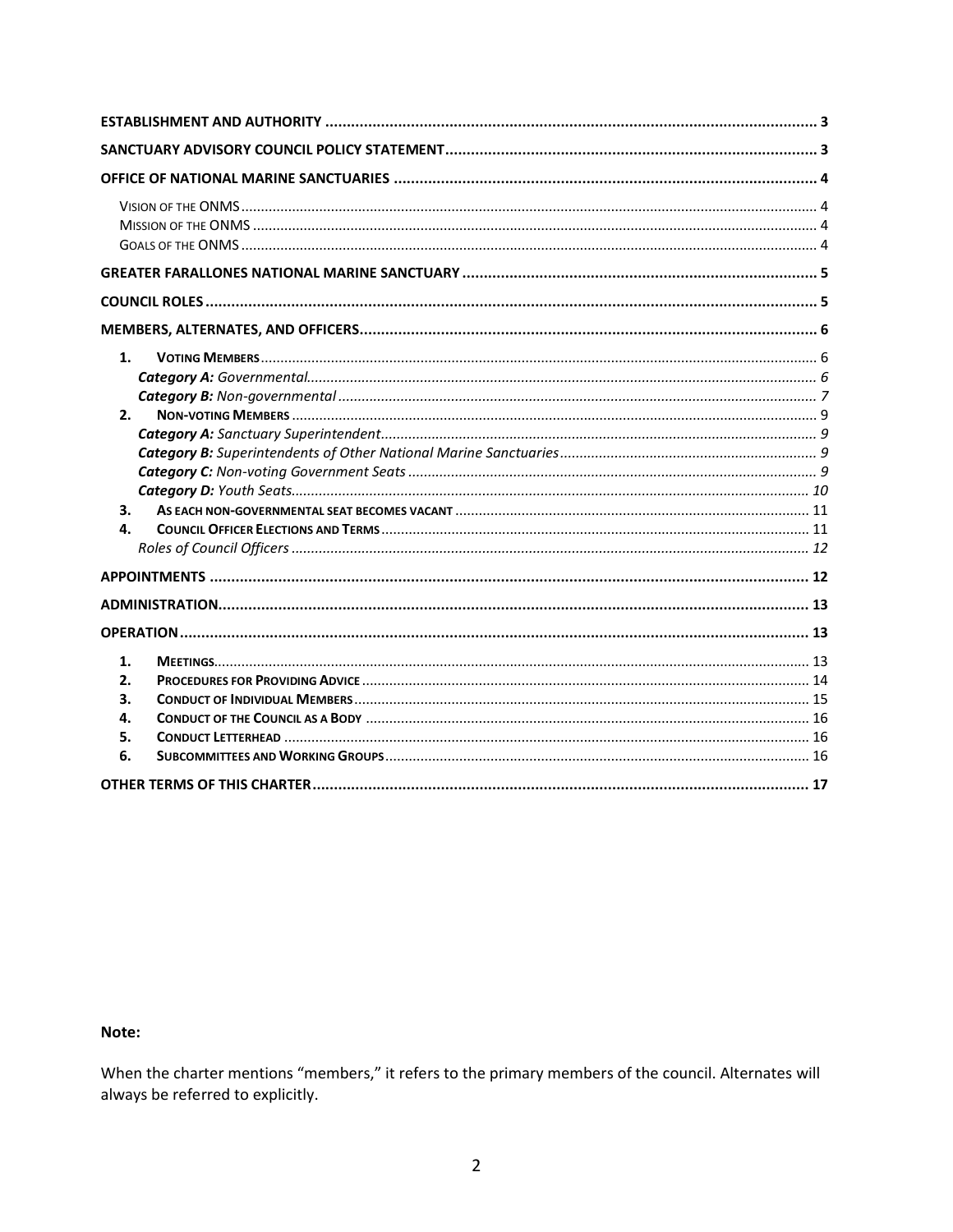## **ESTABLISHMENT AND AUTHORITY**

<span id="page-2-0"></span>Section 315 of the National Marine Sanctuaries Act (NMSA or Act; 16 U.S.C. § 1431 et seq.) authorizes the Secretary of Commerce to establish sanctuary advisory councils to provide advice to the Secretary of Commerce regarding the designation and management of national marine sanctuaries. This authority has been delegated to the Director (director) of the Office of National Marine Sanctuaries (ONMS). The director hereby reestablishes the Greater Farallones National Marine Sanctuary Advisory Council (council).

This charter provides a background on the ONMS and Greater Farallones National Marine Sanctuary (GFNMS), and describes the objectives and roles of the council's activities, procedural requirements regarding the appointment of council members, alternates and officers, requirements for the conduct of council members and meetings and alternates, and other requirements. All council activities must be conducted pursuant to this charter.

# **SANCTUARY ADVISORY COUNCIL POLICY STATEMENT**

<span id="page-2-1"></span>The ONMS regards the involvement of communities and the development of a stewardship ethic as vitally important to successfully protect sanctuary resources. One key way to achieve this involvement is the formation of sanctuary advisory councils.

Sanctuary advisory councils bring members of a diverse community together to provide advice to the sanctuary superintendent on the management and protection of the sanctuary, or to assist the ONMS in guiding a proposed site through the designation process.

The ONMS is committed to the full support, utilization, and enhancement of councils at all sanctuaries. In order for councils to achieve their full potential, the ONMS within the limits of available resources will:

- Provide sufficient support to allow councils to operate efficiently and effectively at each site;
- Provide support and guidance from the national office to help councils operate efficiently and at a basic level of consistency across the system;
- Promote coordination and communication among councils and among sanctuary staff that work closely with councils;
- Develop training programs appropriate to council officers and members, and sanctuary superintendents and staff.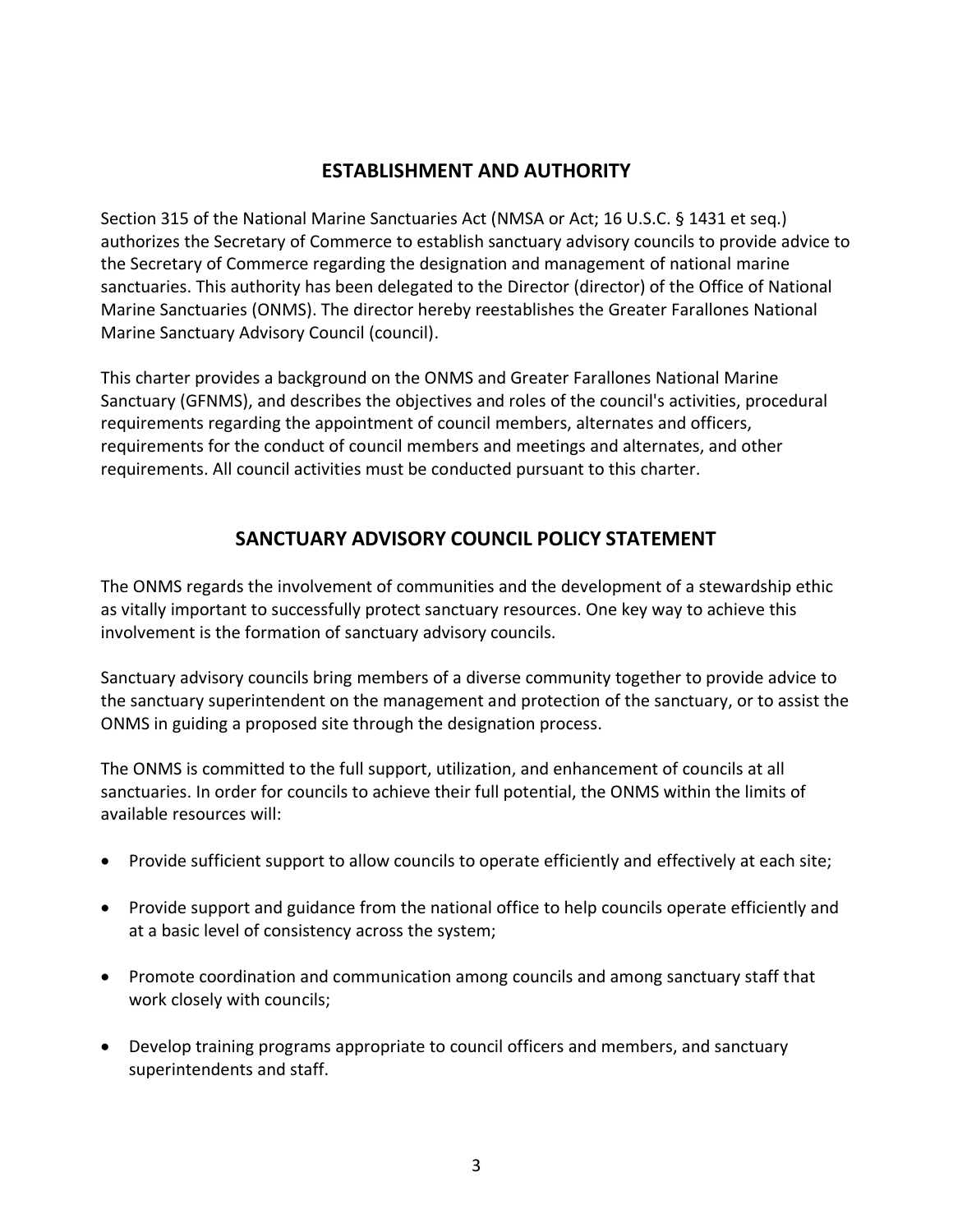# **OFFICE OF NATIONAL MARINE SANCTUARIES**

<span id="page-3-0"></span>A national marine sanctuary is an area of the marine or Great Lakes environment of special national, and sometimes international, significance warranting protection and management under the NMSA. As a steward of coastal and ocean resources, the National Oceanic and Atmospheric Administration (NOAA) protects and manages sanctuaries through the ONMS.

#### <span id="page-3-1"></span>Vision of the ONMS:

The Office of National Marine Sanctuaries is a leader in ocean stewardship, conserving and protecting America's ocean and Great Lakes treasures for future generations through strong science-based management.

<span id="page-3-2"></span>Mission of the ONMS:

National marine sanctuaries protect our nation's most vital coastal and marine natural and cultural resources. Through active research, management, education, and public engagement, we sustain healthy environments that are foundations for thriving communities and stable economies.

<span id="page-3-3"></span>Goals of the ONMS:

- Identify, designate, and manage sanctuaries to maintain the natural biological communities in sanctuaries and to protect and, where appropriate, restore and enhance natural habitats, populations, and ecological processes, through innovative, coordinated, and community-based measures and techniques.
- Build and strengthen the nation-wide system of marine sanctuaries, maintain and enhance the role of the system in larger marine protected area networks, and help provide both national and international leadership for marine protected area management and marine resource stewardship.
- Enhance nation-wide public awareness, understanding, and appreciation of marine and Great Lakes ecosystems and maritime heritage resources through outreach, education, and interpretation efforts.
- Investigate and enhance the understanding of ecosystem processes through continued scientific research, monitoring, and characterization to support ecosystem-based management in sanctuaries and throughout U.S. waters.
- Facilitate human uses in sanctuaries to the extent such uses are compatible with the primary mandate of resource protection, through innovative public participation and interagency cooperative arrangements.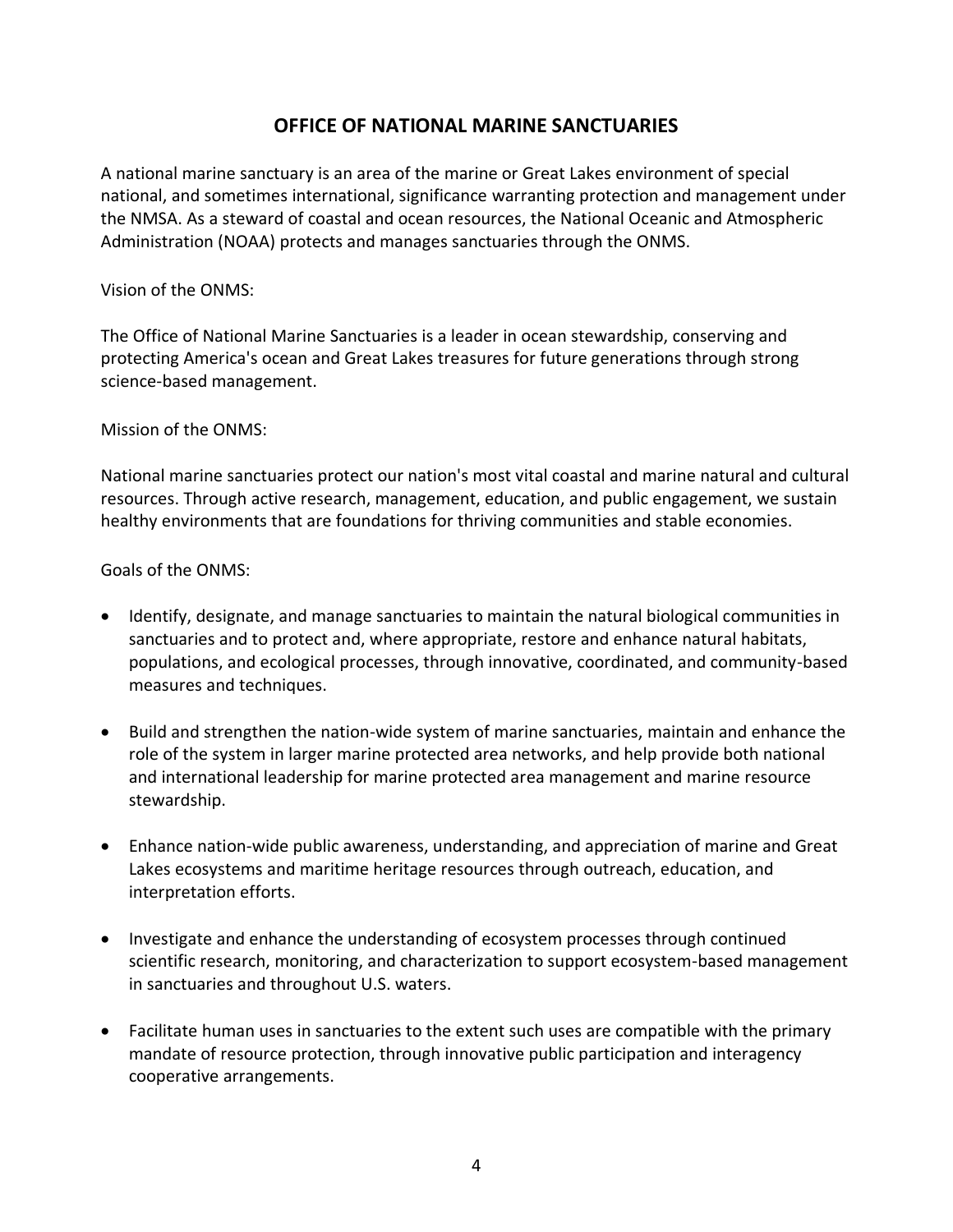- Work with the international community to strengthen global protection of marine resources, investigate and employ appropriate new management approaches, and disseminate ONMS experience and techniques.
- <span id="page-4-0"></span>• Build, maintain, and enhance an operational capability and infrastructure that efficiently and effectively support the attainment of the ONMS mission and goals.

# **GREATER FARALLONES NATIONAL MARINE SANCTUARY**

GFNMS was established in 1981 to protect the nearshore and offshore waters of the central and northern California Coast. The sanctuary supports nursery and spawning grounds for commercially important species, over 36 species of marine mammals, and the largest concentration of breeding seabirds in the contiguous United States. Key habitats include coastal beaches, rocky shores, mud and tidal flats, salt marsh, estuaries, and pelagic waters.

As of March 2004, the ONMS Director announced that the area within Monterey Bay National Marine Sanctuary (MBNMS) north of the San Mateo/Santa Cruz county boundary, referred to as the northern portion of MBNMS, would be administered by GFNMS; however, the legal boundaries of each sanctuary were not altered and remain unchanged. GFNMS is responsible for developing and managing most sanctuary programs within the northern portion of MBNMS, with the exception that MBNMS is responsible for the Water Quality Protection Program.

# **COUNCIL ROLES**

- <span id="page-4-1"></span>1. The council, in accordance with the NMSA, shall provide advice and recommendations to the sanctuary superintendent regarding the protection and management of GFNMS and the northern portion of MBNMS.
- 2. The council shall draw on the expertise of its members, alternates, and other sources in order to provide advice to the sanctuary superintendent.
- 3. Council members and alternates shall serve as liaisons between their constituents and/or communities and the sanctuary, keeping sanctuary staff informed of issues and concerns, as well as providing information to their respective communities on the sanctuary's behalf.
- 4. The council may serve as a forum for consultation and deliberation among its members and as a source of advice and recommendations to the sanctuary superintendent. Such advice shall fairly represent the collective and individual views of the council members. In formulating such advice, the council members shall recall that the primary objective of the sanctuary and the NMSA is resource protection.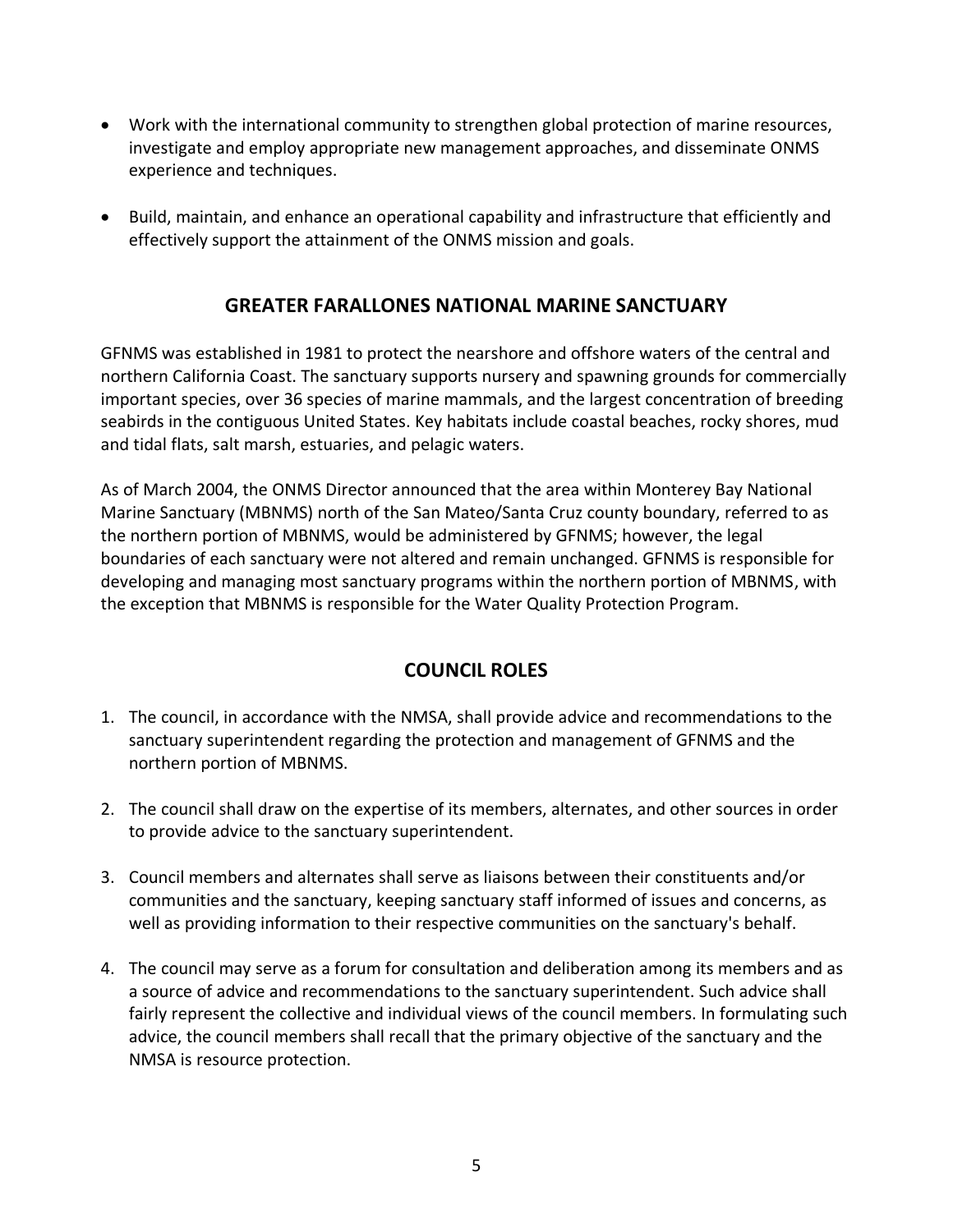- 5. The council is established to provide advice and recommendations to the sanctuary superintendent regarding the management of GFNMS and the northern portion of MBNMS. Nothing in this charter constitutes authority to perform operational or management functions, or to make decisions on behalf of the sanctuary, NOAA, or the Department of Commerce.
- 6. The council shall develop an annual work plan, in consultation with and approved by the sanctuary superintendent, to establish an agenda for specific issues and projects the council intends to address.

## **MEMBERS, ALTERNATES, AND OFFICERS**

<span id="page-5-0"></span>The council shall consist of no more than 14 voting members, who shall be appointed by the director from among persons employed by federal, state, or local agencies with expertise in management of natural resources, representatives of local user groups, conservation and other public interest organizations, scientific and educational organizations, and members of the public interested in the protection and multiple use management of sanctuary resources. The membership is designed to be balanced in terms of points of view represented, geographic diversity, and advisory functions the council will perform.

#### <span id="page-5-1"></span>**1. Voting Members**

There are two categories of seats for which voting members are appointed. The following procedures shall govern the application, nomination, and appointment of council voting members.

#### <span id="page-5-2"></span>**Category A:** Governmental (4 members)

(i) By virtue of the shared functional responsibilities of federal, state, and local jurisdictions in the implementation of sanctuary-related management, each of the following government entities shall be requested to designate one individual to serve on the council. The following government agencies shall sit on the council as voting members:

> California Natural Resources Agency National Park Service U.S. Coast Guard U.S. Fish and Wildlife Service

- (ii) Governmental members and alternates are appointed by their agencies and are not subject to term limitations or the competitive application process.
- (iii) An alternate (from the same government entity) of a governmental council member may attend a council meeting on occasion if the chair and sanctuary superintendent are notified in advance of any meeting at which an alternate will represent the council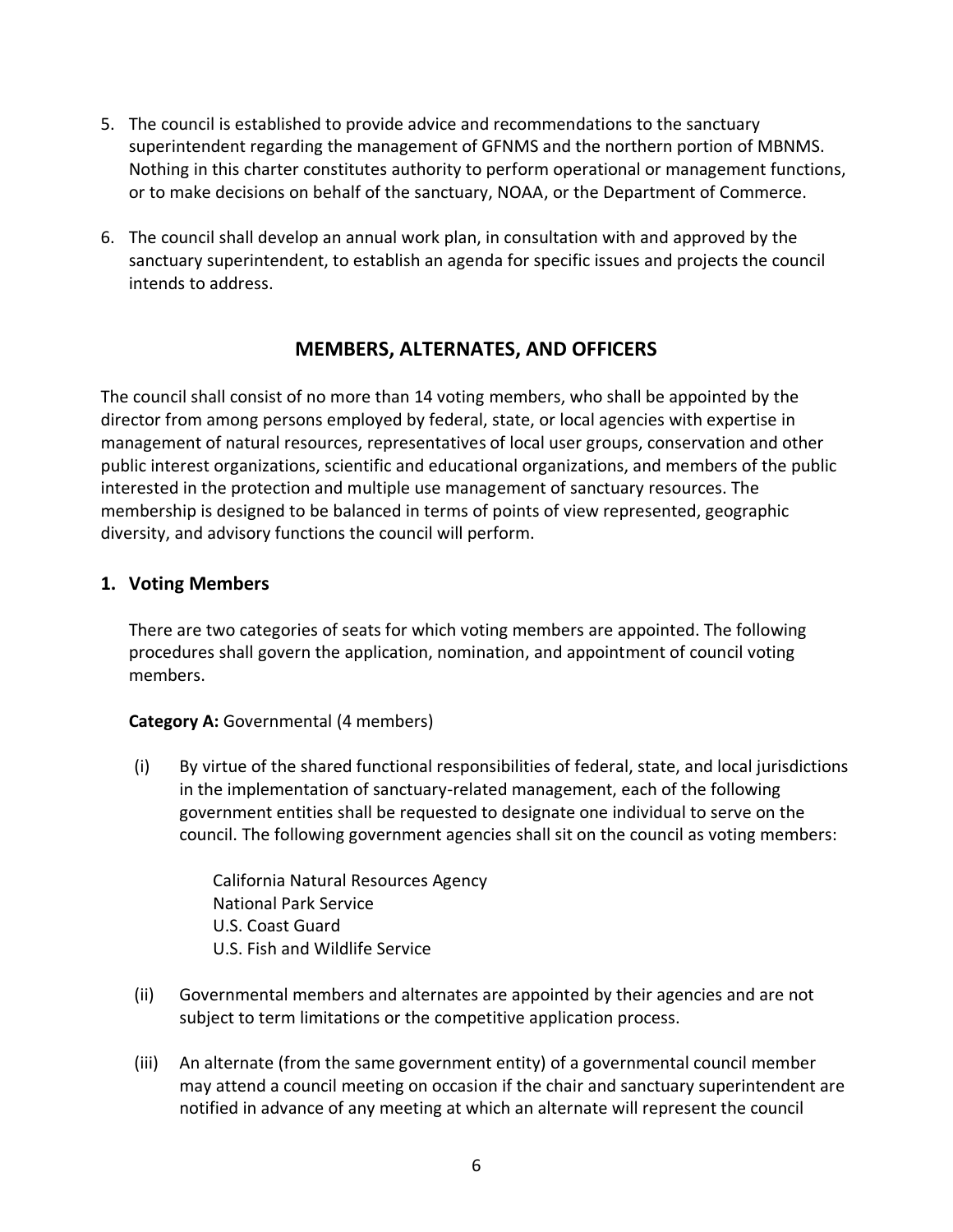member, including the name, address, and position of the individual designated. An alternate may not name another alternate.

- (iv) If a government entity decides to no longer participate as a member of the council, or fails to attend three consecutive council meetings and is formally removed by the director, the sanctuary superintendent, with the approval of the director, shall invite another appropriate government entity to replace that agency on the council.
- (v) If it is found that a governmental member or alternate of the council has violated one or more of the terms of this charter, the sanctuary superintendent may recommend to the director that the appropriate agency be notified and requested to replace the designee. The sanctuary superintendent may consult with the council prior to taking such action.
- (vi) Governmental members and alternates are subject to the same grounds for removal as non-governmental members.

#### <span id="page-6-0"></span>**Category B:** Non-governmental (10 members)

(i) A representative and alternate of each of the following activities, which are integrally affected by the management goals of the sanctuary, shall be selected:

> Commercial Fishing (1) Community-at-Large (3): 1 for Marin; 1 for San Francisco/San Mateo; 1 for Sonoma/Mendocino Conservation (2) Education (1) Maritime Activities (2): 1 for Maritime Commercial Activities; 1 for Maritime Recreational Activities Research (1)

- (ii) Non-governmental members and alternates are appointed for a term of three years, and may compete for re-appointment (subject to the non-governmental term limits policy described below). If necessary, subsequent terms of appointment may be changed to provide for balanced (staggered) expiration dates. Should a nongovernmental seat become vacant, the vacated position shall be advertised, and a replacement appointed as specified below. The newly appointed member shall serve for a full term beginning on the date of his/her swearing-in by the sanctuary superintendent.
- (iii) Non-governmental members and alternates will not be selected to serve more than three consecutive terms on a sanctuary advisory council subject to the following provisions: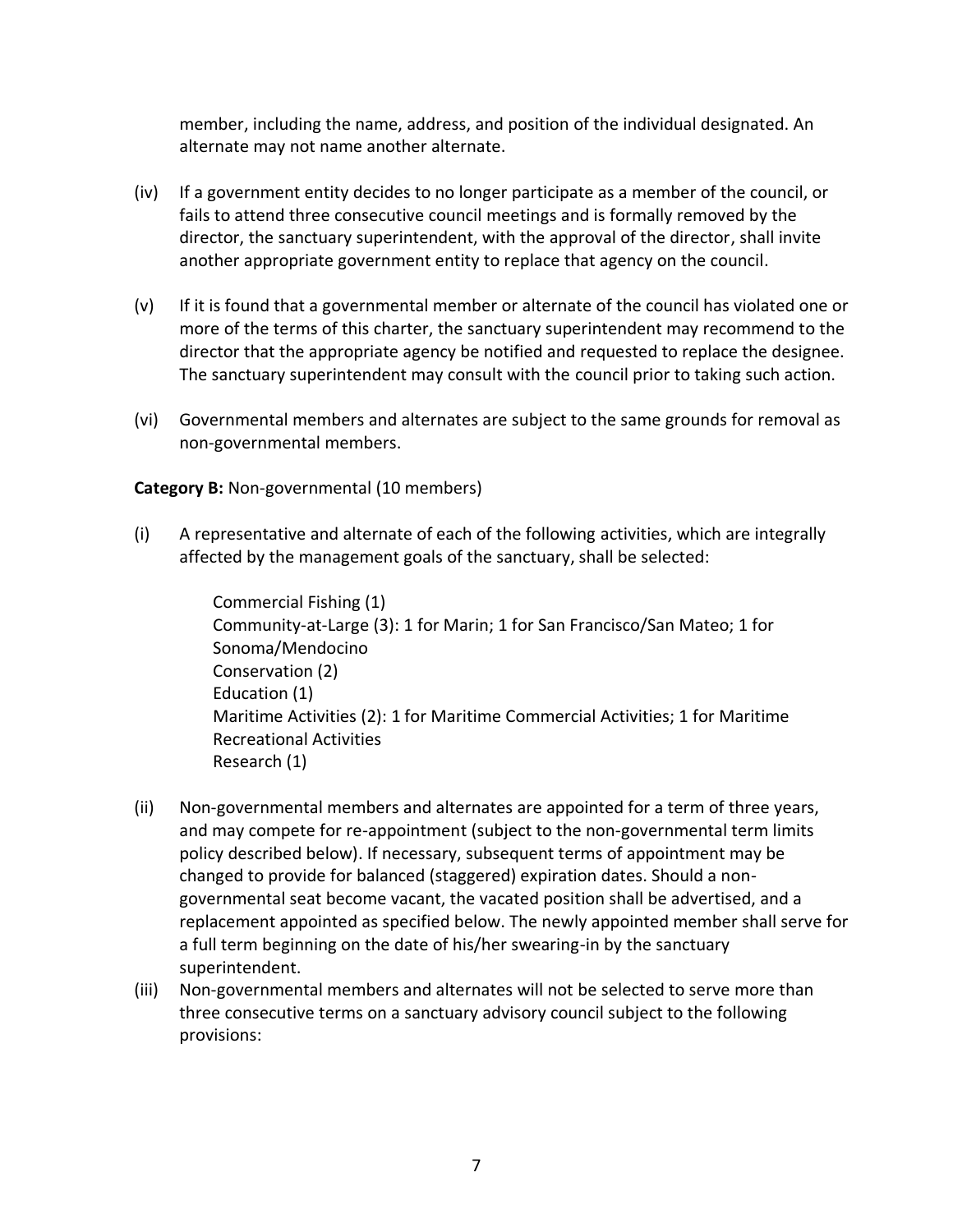- The incumbent non-governmental council members and alternates, who are part way through their term upon the signature of this council charter, will be counted as serving their first term for the purposes of this cap.
- The policy only applies to seats that go through the advertised, competitive process; this is not applicable to appointed governmental seats.
- The policy applies to the seat (e.g., conservation seat or research seat) and not the position (i.e., primary or alternate). Example: An individual can serve one term as the conservation alternate and two terms as the conservation primary member, for a total of three terms. If qualified, the same individual may also apply for another seat on the council (e.g., community-at-large) once he/she is term-capped on the conservation seat.
- A limited number of waivers may be granted at the discretion of the ONMS Director for special circumstances as outlined in the national non-governmental term limits policy.
- (iv) Members serve at the discretion of the director. The sanctuary superintendent may recommend to the director the removal of a non-governmental member or alternate of the council if that member has violated one or more terms of the charter or on any the following grounds:
	- Is convicted of any felony offense;
	- Is found to have violated any of the following laws or regulations promulgated thereunder the NMSA, Marine Mammal Protection Act, Migratory Bird Treaty Act, Endangered Species Act, Magnuson-Stevens Fishery Conservation and Management Act, or another environmental law for which NOAA or another federal agency has jurisdictional responsibility;
	- Is found to have violated state environmental laws or regulations;
	- Is found to have violated national or state laws that protect cultural resources;
	- Is determined to have abused his or her position as a member or alternate of the council (including but not limited to the use of SAC information or their position on the SAC for personal gain; use of council position to advance a personal agenda or harm another member or alternate of the council or of the community; misrepresentation of, or spreading misinformation about the council or the sanctuary; and refusal to recuse himself/herself if requested by the sanctuary superintendent and/or chair in a matter in which the member or alternate has a conflict of interest);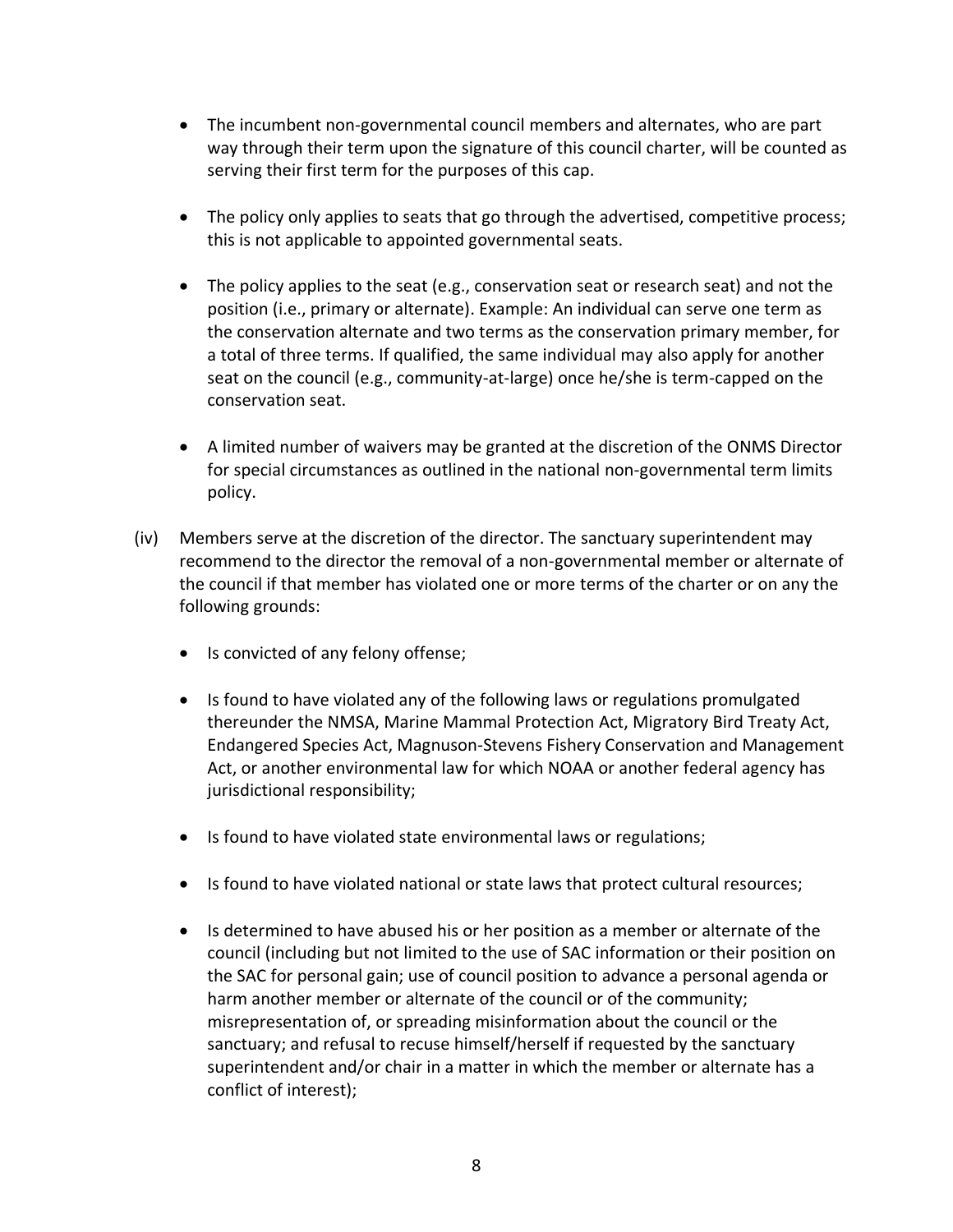- Has a change to the professional affiliation(s) and/or personal circumstances that comprise a significant portion of that member's qualifications for being a member of the council;
- Misses three consecutive meetings;
- Disrupts on more than one occasion council meetings in a manner that interferes with the council's ability to conduct its business; or
- Violates any other term of this charter. The sanctuary superintendent may consult with the council prior to taking such an action.

The sanctuary superintendent may consult with the council prior to taking such an action.

#### <span id="page-8-0"></span>**2. Non-voting Members**

There are four categories of seats for which non-voting members are appointed or selected:

<span id="page-8-1"></span>**Category A:** Sanctuary Superintendent

The sanctuary superintendent sits on the council as a non-voting member and shall work with the chair in scheduling each meeting and approving the agenda to ensure that topics of discussion are relevant to the sanctuary. Council meetings may not be conducted in the absence of the sanctuary superintendent or his/her designee.

<span id="page-8-2"></span>**Category B:** Superintendents of Other National Marine Sanctuaries

To ensure relevant information exchange among national marine sanctuaries, the superintendents of Monterey Bay, Cordell Bank, and Channel Islands National Marine Sanctuaries shall sit on the council as non-voting members.

#### <span id="page-8-3"></span>**Category C:** Non-voting Government Seats

(i) By virtue of the shared functional responsibilities of federal, state, and local jurisdictions in the implementation of sanctuary-related management, each of the following government entities shall be requested to designate one individual to serve on the council. The following government agencies shall sit on the council as non-voting members:

National Marine Fisheries Service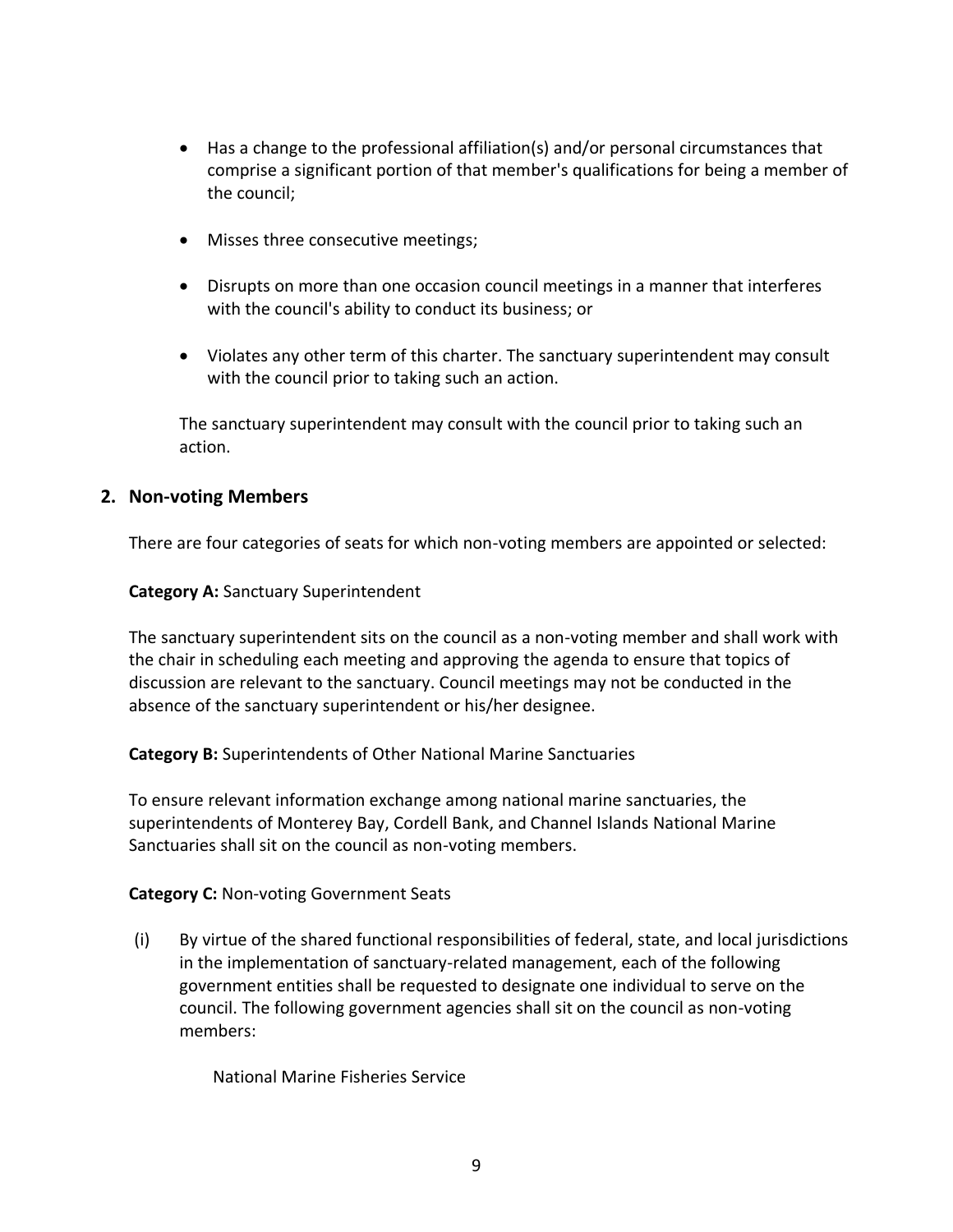- (ii) Governmental members are appointed by their agencies and are not subject to term limitations or the competitive application process.
- (iii) An alternate (from the same government entity) of a governmental council member may attend a council meeting on occasion if the chair and sanctuary superintendent are notified in advance of any meeting at which an alternate will represent the council member, including the name, address, and position of the individual designated. An alternate may not name another alternate.
- (iv) If a government entity decides to no longer participate as a member of the council, or fails to attend three consecutive council meetings without reasonable justification and is formally removed by the director, the sanctuary superintendent with approval of the director, shall invite another appropriate government entity to replace that agency on the council.
- (v) If it is found that a governmental member of the council has violated one or more of the terms of this charter, the sanctuary superintendent may recommend to the director that the appropriate agency be notified and requested to replace the designee. The sanctuary superintendent may consult with the council prior to taking such action.
- (vi) Governmental members are subject to the same grounds for removal as nongovernmental members.

#### <span id="page-9-0"></span>**Category D:** Youth Seats

A non-voting youth/student seat to represent the youth segment of the community, defined as ages 14-17. The individual filling the youth/student seat must:

- (i) Be between the ages of 14 and 17 when he or she applies;
- (ii) Attend a school, including home schools (or other alternative high school option), in the area affected by the sanctuary;
- (iii) Have proven ability to communicate and network with other students within their school, in other schools within his/her community, or with home schooled students and with adults;
- (iv) Possess an interest in sanctuary resource protection and management;
- (v) Have experience or knowledge regarding public uses and activities in the sanctuary;
- (vi) Be able to travel to and attend council meetings and retreats (parent/guardian or student provides transportation); and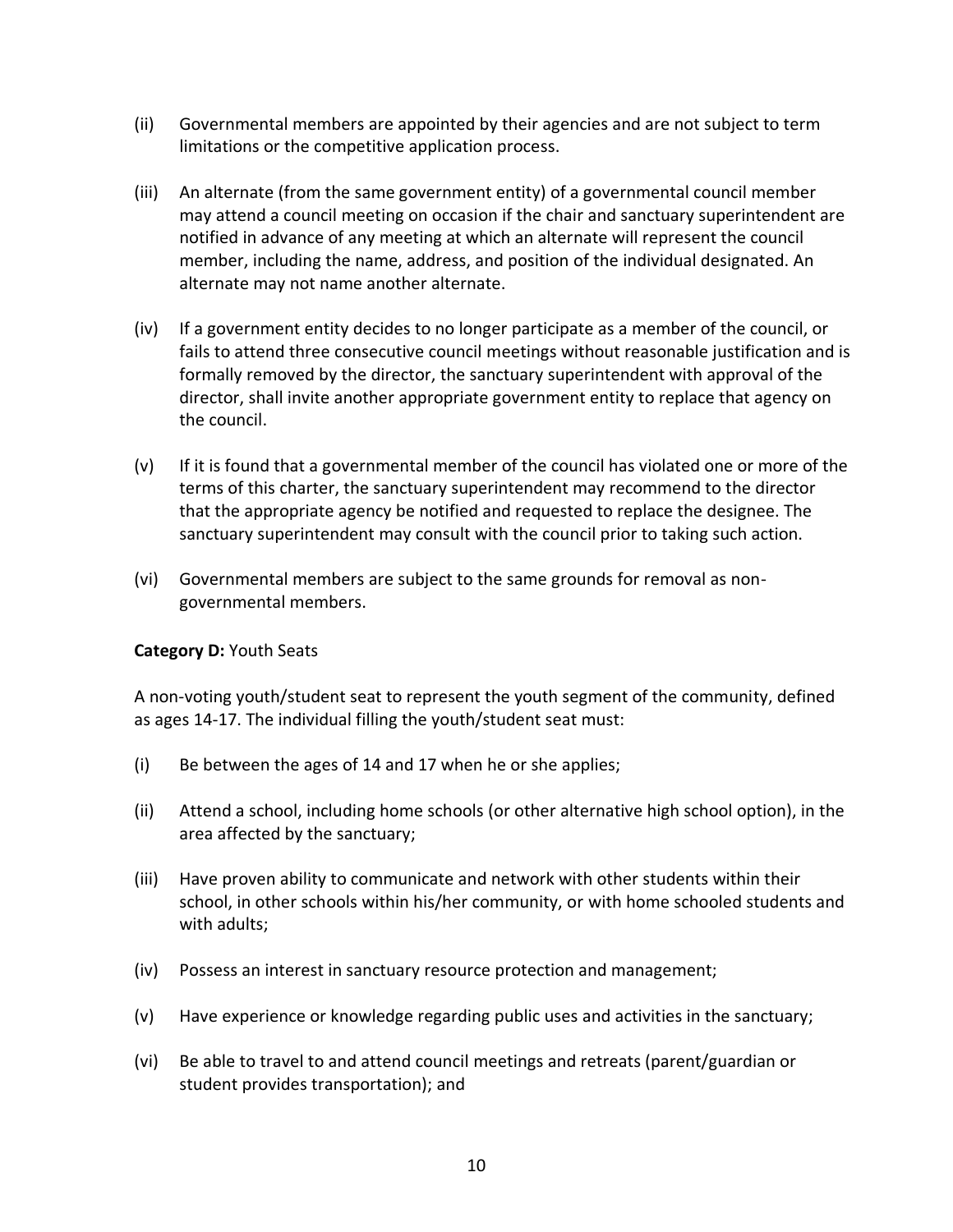(vii) Provide a written recommendation from one or more teachers or other adult references.

Once selected, ONMS staff will contact the student to provide:

- (i) Written permission from parent/guardian;\*
- (ii) Written permission from the school administration to attend council meetings and retreats only if council meetings or retreats require a student to miss school;\* and,
- (iii) Paperwork required by the school if, for example, the student has to miss school.

\*Permission slips will grant blanket permission for all council meetings and retreats.

<span id="page-10-0"></span>**3. As each non-governmental seat becomes vacant** and the process for selection of a new member or alternate (described under Appointments) is conducted, the sanctuary superintendent shall recommend to the director the member and an alternate from among the top three candidates resulting from the review process. The alternate shall have all the rights of the member at such times the alternate is officially substituting for the member. The chair and the sanctuary superintendent shall be notified by the member before an alternate officially attends a meeting. The alternate may also be appointed to complete a primary member's term if that member resigns or is removed. An alternate may not name another alternate.

### <span id="page-10-1"></span>**4. Council Officer Elections and Terms**

The council shall elect one member to serve as chair, one member to serve as vice chair, and at the discretion of the council, one member to serve as secretary. The vice chair shall act as chair in the absence of the chair. Terms of the chair, vice chair, and secretary are two years. The chair and vice-chair may serve a maximum of two consecutive terms (four years) if reelected. The council secretary may serve consecutive terms if reelected.

A chair, vice chair, or secretary may leave his/her term to run for another council officer position if desired. If the chair, vice chair, or secretary is elected to a new position, the council shall nominate and elect a new representative for the vacated position.

Council members, including non-voting members, may nominate individuals for the council officer positions (except sanctuary superintendents and/or their designees). Any primary member of the council, including government seats and non-voting seats (with the exception of the sanctuary superintendent) may be nominated and elected as a council officer. Election for all positions is by majority vote of all council members (except sanctuary superintendents and/or their designees), including the non-voting members and votes shall be made by written ballot. Nominations for council officers can be made by any council member, including non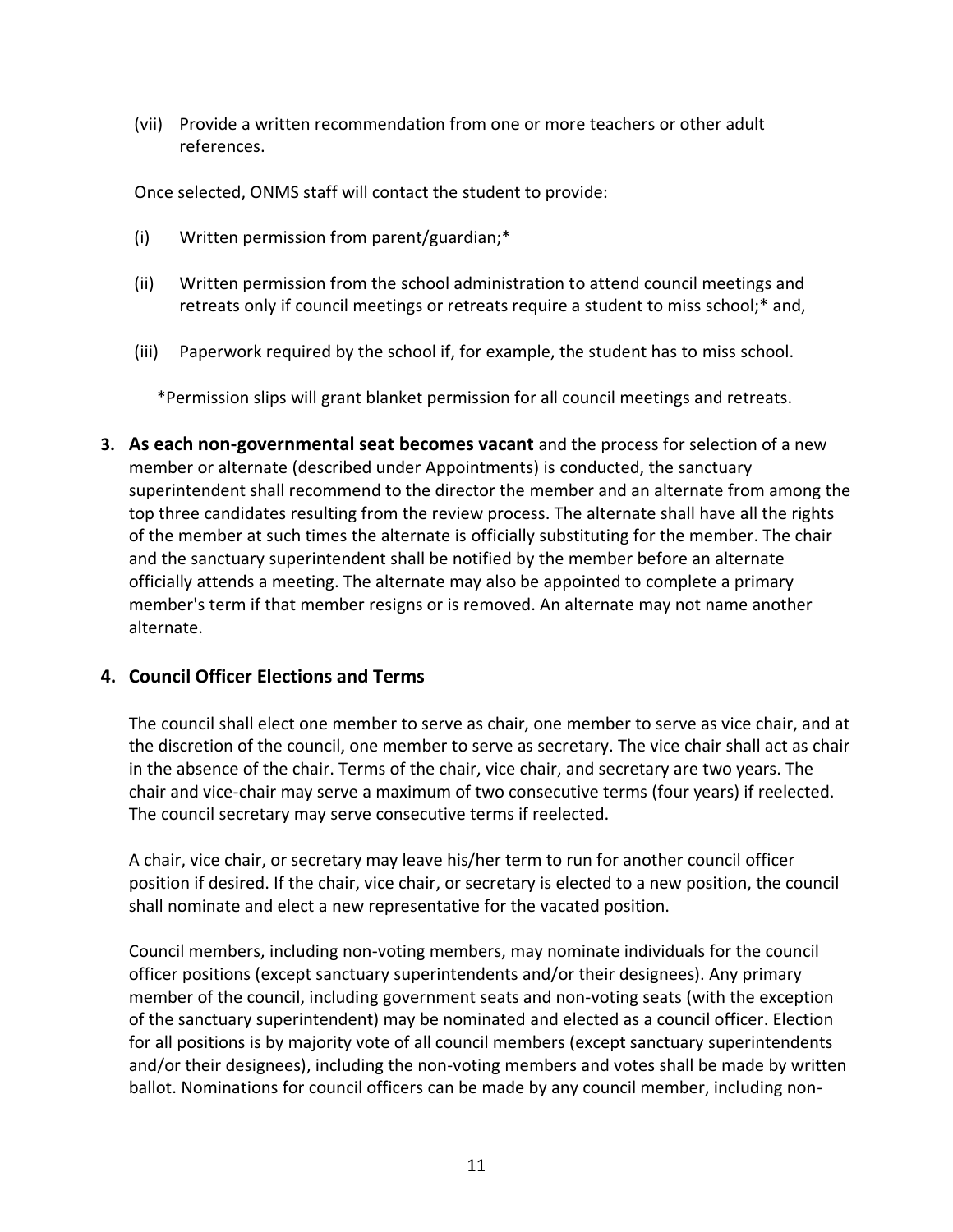voting members and alternates. Alternates may vote during an election for council officers only when the alternate fills the seat in the absence of the primary member. Members who will not be present at the time of the election may submit their votes in writing to the sanctuary superintendent prior to the meeting.

If a council officer resigns, the council should hold an election at the next regularly scheduled council meeting. If the newly elected individual feels comfortable, the/she may begin serving in his/her position immediately upon being elected, otherwise he/she may begin serving at the next meeting. If the chair resigns, the vice-chair will act on his/her behalf until the new chair assumes his/her position. If the vice-chair resigns, the secretary will act on his/her behalf until the new vice-chair assumes his/her position. If the secretary resigns, the position may remain vacant until the new secretary assumes his/her position.

In extraordinary circumstances, if all (both, if no secretary) council officers resign at the same time, the council can agree to allow another council member to serve as interim chair until the new officers are elected; new officers should be elected at the next scheduled council meeting.

<span id="page-11-0"></span>Roles of Council Officers:

- (i) Chair: The chair presides over all meetings of the full council and ensures that meetings are run according to accepted meeting practices, signs all correspondence and documents authorized by the council, and generally represents the council's interests and concerns to the public. The chair also continues to fulfill the general roles that all council members fill, including representing the interests of his/her constituents.
- (ii) Vice Chair: The vice chair serves as chair in the absence of the chair and assists as necessary in performing the council's executive duties. The vice chair also continues to fulfill the general roles that all council members fill, including representing the interests of his/her constituents.
- (iii) Council Secretary: The council secretary assists sanctuary staff in performing administrative duties, such as drafting council letters, as directed by the chair or vice chair. The secretary also continues to fulfill the general roles that all council members fill, including representing the interests of his/her constituents.

# **APPOINTMENTS**

<span id="page-11-1"></span>Public notice shall be provided as to the vacancy of non-governmental seats. Applications for ensuing terms for vacant seats shall be submitted to the sanctuary superintendent or to his or her designee (e.g., advisory council coordinator or other appropriate site staff), as defined in the Federal Register notice for a particular recruitment. Copies of all applications and nominations for each seat will be submitted by the sanctuary superintendent to the preliminary review panel to obtain recommendations on selections. Members and alternates may volunteer to serve on the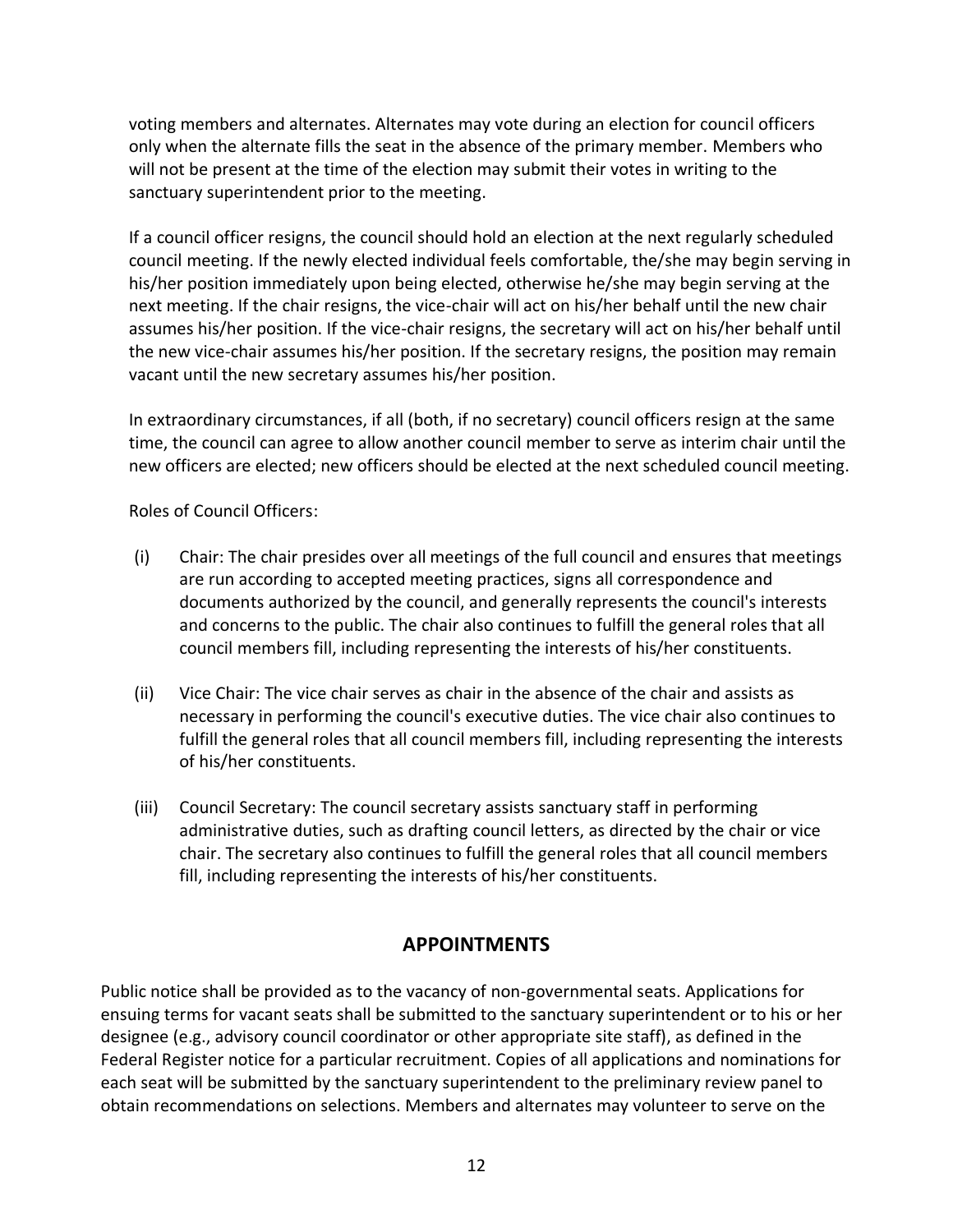preliminary review panel. Any council member that has a potential conflict of interest (financial, personal, self-nomination, etc.) shall recuse him/herself from making a selection for the vacant seat or shall be disqualified by the preliminary review panel. Selection from among those recommended by the council or from among other applicants or nominees, shall be made by the sanctuary superintendent with the approval of the director. The sanctuary superintendent may choose to re-advertise the vacant seat(s) if adequate candidates are not available after the first recruitment process. In all cases, submission of written statements of particular interest, qualifications, and experience shall be requested. Guidelines for applying shall be supplied at the appropriate time.

### **ADMINISTRATION**

- <span id="page-12-0"></span>1. Members of the council shall serve without pay, except that each member may receive travel expenses, including per diem in lieu of subsistence, in accordance with sections 5702 and 5703 of Tide 5 of the United States Code for travel to and from official council meetings. No members of subcommittees or working groups (defined below) may receive travel expenses for subcommittee or working group meetings or other activities. Travel expenses for governmental members of the council may be provided by their own agencies.
- 2. The ONMS may make available such staff, information, administrative services, or assistance as the sanctuary superintendent determines are reasonably required to enable the council and its subcommittees/working groups to carry out their functions.

# **OPERATION**

#### <span id="page-12-2"></span><span id="page-12-1"></span>**1. Meetings**

- (a) Meetings are held at the call of the chair and the sanctuary superintendent.
- (b) Decisions (e.g., recommendations) made by the council shall be made by majority vote of those present, provided there is a quorum (more than half of the voting members). A recorded vote may be requested by the chair or the sanctuary superintendent.
- (c) Each meeting shall be open to the public.
- (d) Interested persons shall be permitted to present oral or written statements on items on the agenda, or other pertinent topics.
- (e) Emergency meetings may be held at the call of the chair or presiding officer and the sanctuary superintendent.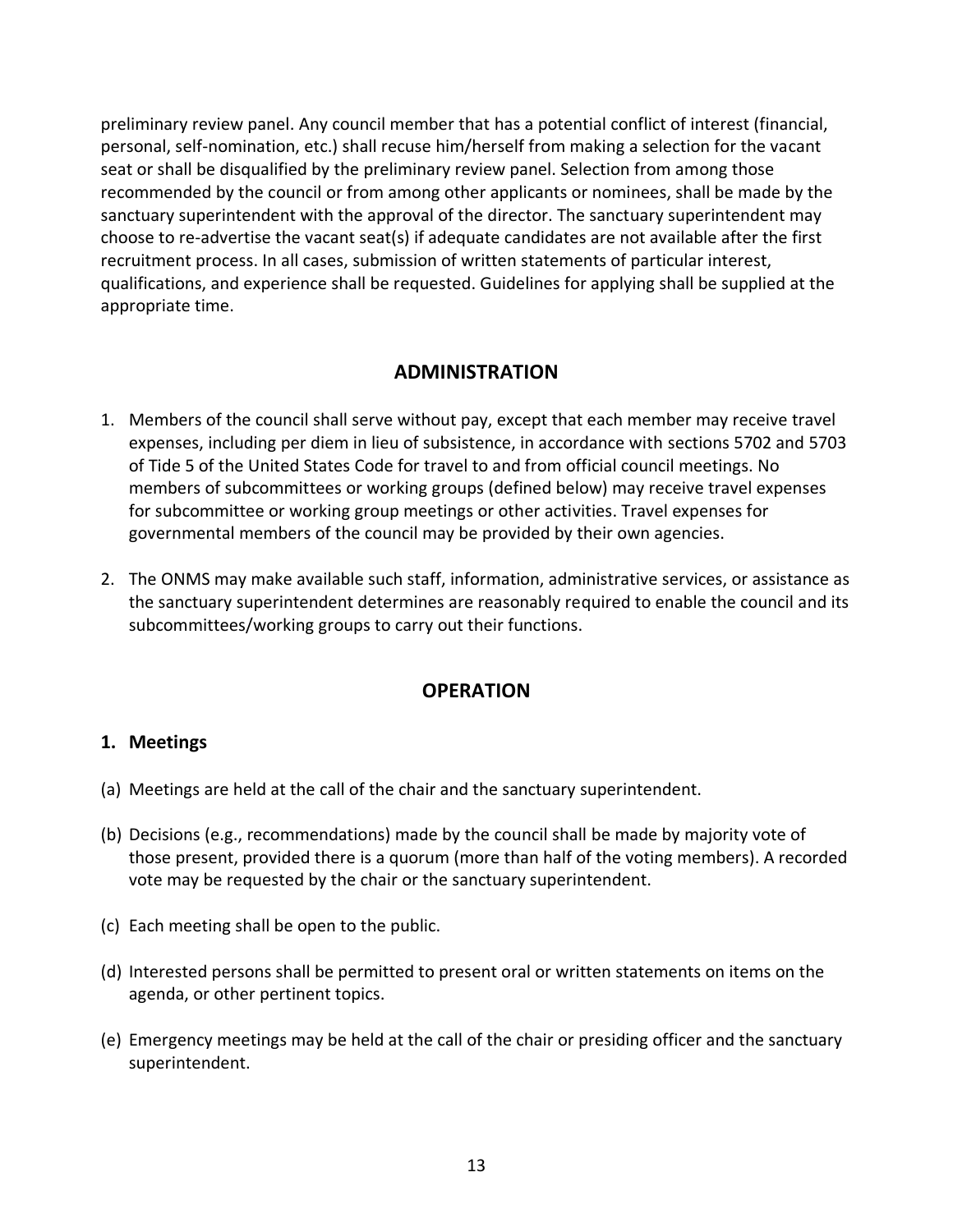- (f) Timely notice of each council meeting, including the time, place, and agenda of each meeting, shall be provided to the local media and additional notice may be given by such other means as will result in appropriate publicity to interested groups. This requirement shall not apply to workshops scheduled by the council to address strategic planning, administration, or specialized technical issues. The council may not vote at any meeting for which the above public notice has not been issued. The council may not vote on any agenda item for which notice was not provided.
- (g) The council shall meet as frequently as necessary, not to exceed once per month for voting meetings, but at least once every six months. The council meeting place may be rotated among various locations adjacent to the sanctuary and meeting sites shall be chosen to accommodate anticipated public attendance and reasonably accessible to those interested in attending.
- (h) The advisory councils for GFNMS and MBNMS will meet jointly every other year. The primary focus of the meeting every other year will be the collaborative work and regular consultation by staff and management from GFNMS and MBNMS on matters in the northern portion of MBNMS and the annual work plan accomplishments for this area.
- (i) GFNMS and MBNMS councils may choose a council member or alternate to act as a liaison between the two councils. These liaisons may receive travel expenses to attend regularly scheduled meetings of the other council.
- (j) Minutes of each meeting shall be kept by a person specified by the sanctuary superintendent and contain a summary of attendees and matters discussed; such minutes shall be available to the public.

### <span id="page-13-0"></span>**2. Procedures for Providing Advice**

The following procedures shall be used to provide advice:

- (a) The council may provide advice on a relevant issue or topic to the sanctuary superintendent. Requests for information, assistance, or advice from the ONMS, other NOAA offices, or other agencies shall be made in writing and be coordinated through the sanctuary superintendent.
- (b) Any matter that a council member wishes to raise to the attention of the sanctuary shall be brought to the attention of either the sanctuary superintendent or the executive committee composed of the council chair, vice chair, and secretary so that it might be placed on the agenda as a discussion topic. The sanctuary superintendent and the council chair shall discuss topics for the agenda and agree that a topic is an appropriate sanctuary issue before it may be placed on the agenda. Agenda items brought to the executive committee but not scheduled will be shared with the council at the following public meeting.
- (c) The council shall provide advice directly to the sanctuary superintendent via a written recommendation or a motion passed by the council and reflected in the minutes. Draft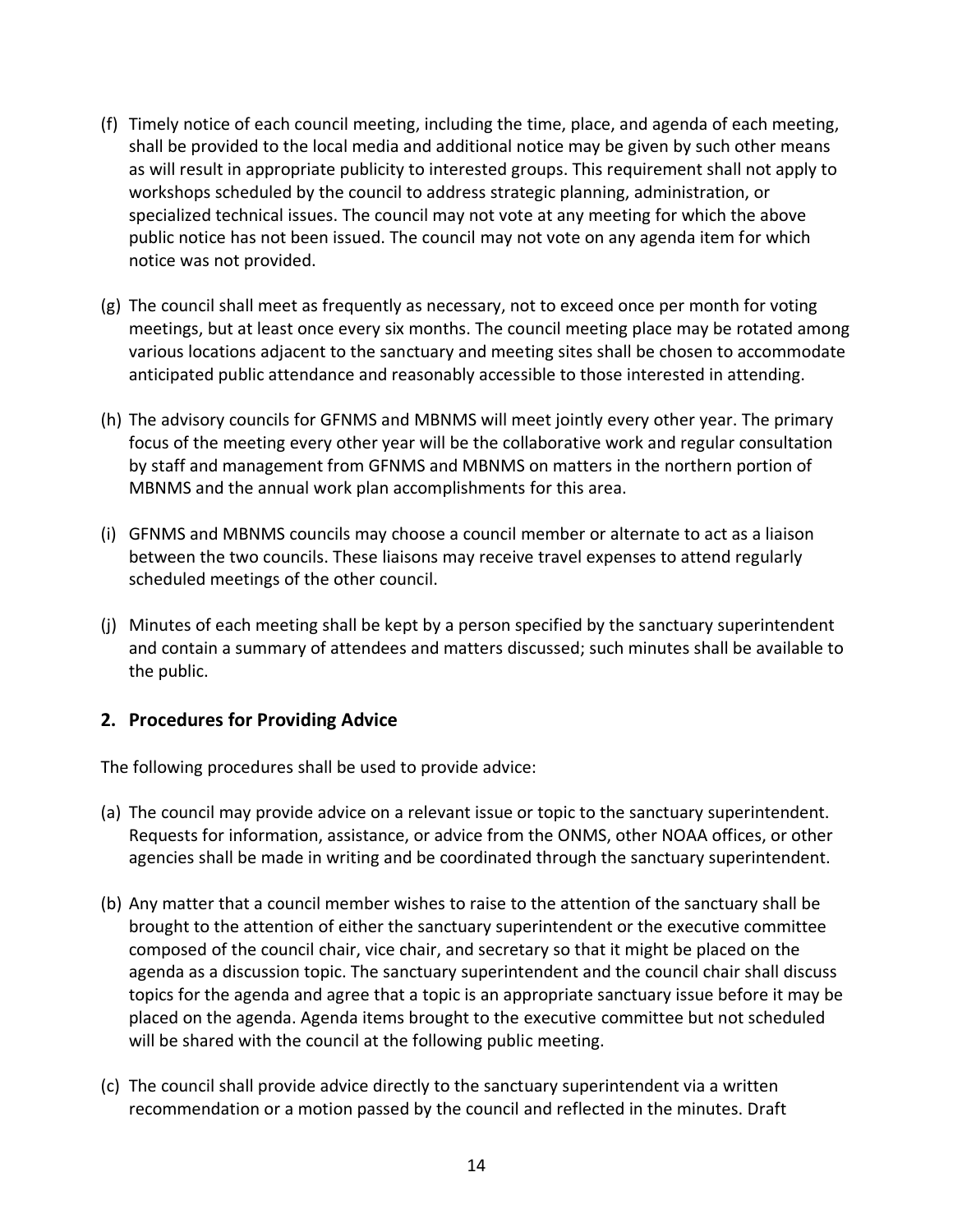recommendations and verbal discussions shall not be considered official advice from the council, but may be considered as background information and shall be included in the minutes.

- (d) Any advice, correspondence, or information the council wishes to offer or express beyond the sanctuary superintendent shall be voted on and approved by the council prior to sending. Because the council was established specifically to provide advice to the sanctuary, and operates through the sanctuary superintendent, the sanctuary superintendent must also approve advice or correspondence that goes outside the sanctuary prior to sending.
- (e) The council shall base its advice on a vote of the council with negative votes and abstentions noted, or on a general consensus reached during discussions, with minority opinions noted. A quorum shall be present when the vote is taken or general consensus reached.
- (f) Any information or advice resulting from discussions in subcommittees or working groups that is requested by the council shall be presented to and considered by the full council and, as appropriate, incorporated into the council's recommendation to the sanctuary superintendent. If the council does not incorporate information or advice of a subcommittee or working group, it shall inform the sanctuary superintendent and explain in its advice or information the reasons for not incorporating the subcommittee's or working group's advice or information.

### <span id="page-14-0"></span>**3. Conduct of Individual Members**

Council members are expected to be familiar with the processes and regulations that govern the sanctuary and keep themselves informed of sanctuary-related events and issues. Expectations include regular meeting attendance and familiarity with the council charter and the National Marine Sanctuary Advisory Council Implementation Handbook.

- (a) Council members may not use or allow the use of, for other than official council purposes, information obtained through or in connection with their council affiliation that has not been made available to the general public.
- (b) When speaking to the public or writing about any matter regarding the sanctuary in a document for distribution beyond council membership, the sanctuary superintendent, or sanctuary staff, a member shall clearly distinguish those recommendations, opinions, or positions officially adopted by the council as a body from those he or she may have as an individual. In no case shall a member represent individual opinions as those of the council, the sanctuary superintendent, sanctuary staff, or NOAA.
- (c) Any council member that has an interest (financial, personal or business interest) in any matter before the council or a subcommittee or working group shall identify such interest prior to discussion and voting on such matter. No member shall cast a vote on any matter that would provide a direct financial benefit to that member or otherwise give the appearance of a conflict of interest under federal law. An affected member who may not vote on a matter may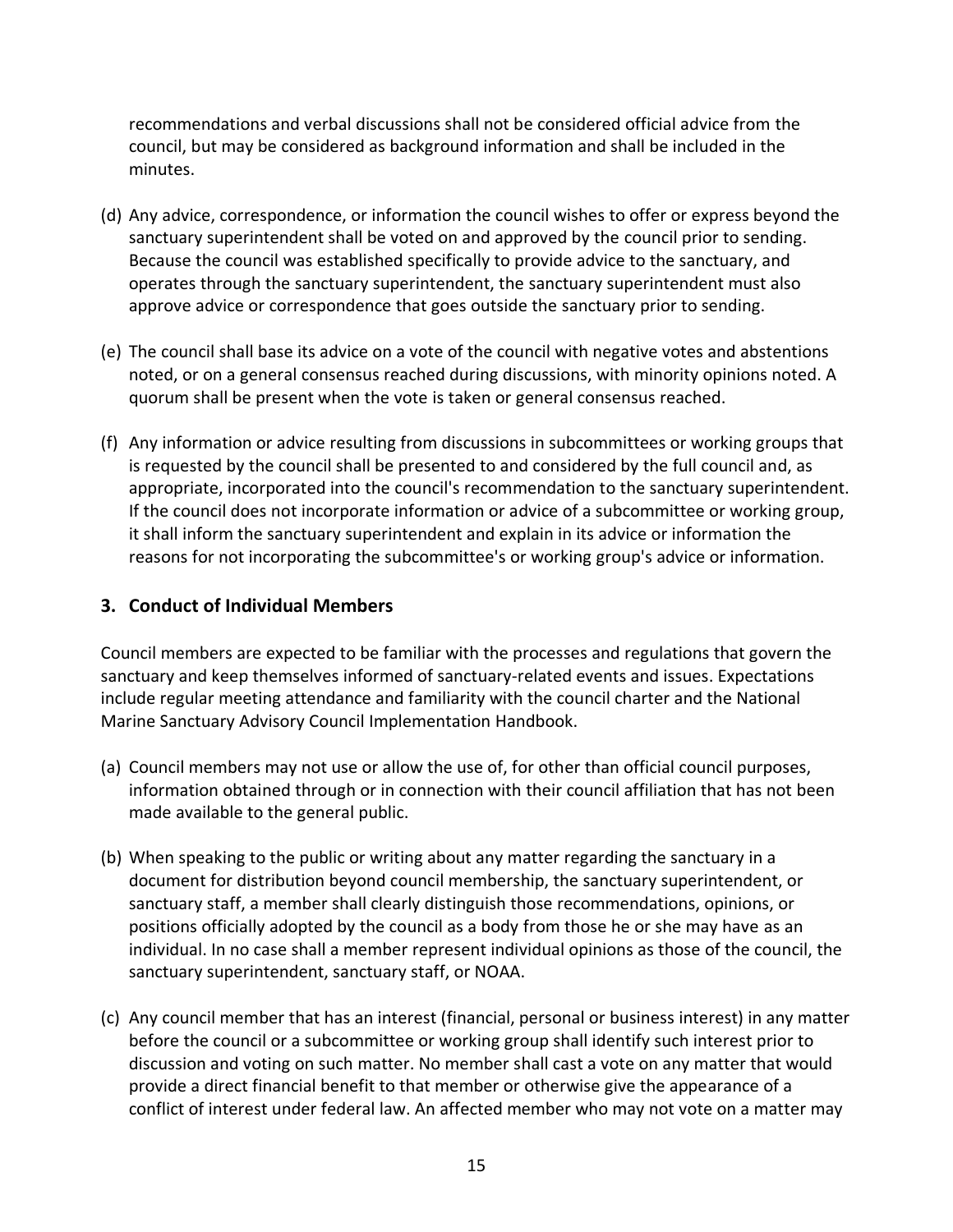participate in council deliberations that relate to the decision after notifying the council of the voting recusal and identifying the interest that would be affected. These same guidelines apply to members of working groups who are not members of the council.

### <span id="page-15-0"></span>**4. Conduct of the Council as a Body**

- (a) Any correspondence or other written documents that are intended to speak for the council as a body shall be coordinated with, and approved by, the chair and the sanctuary superintendent prior to sending.
- (b) The following disclaimer shall be placed in all documents and communications that originate from the council: "The council is an advisory body to the sanctuary superintendent. The opinions and findings of this publication do not necessarily reflect the position of Greater Farallones National Marine Sanctuary and the National Oceanic and Atmospheric Administration."

### <span id="page-15-1"></span>**5. Conduct Letterhead**

(a) The council shall, with the assistance and approval of the sanctuary superintendent, design and use its own letterhead. All correspondence from the chair or other members of the council, or the council as a body, shall be on this letterhead. The council shall not use official NOAA or DOC letterhead for any correspondence or other purpose.

#### <span id="page-15-2"></span>**6. Subcommittees and Working Groups**

(a) Subcommittees: The chair, in consultation with the council as a whole and with the concurrence of the sanctuary superintendent, may establish such subcommittees as necessary to fulfill its duties. Subcommittees shall be composed solely of council members; at the superintendent's discretion, council alternates may also serve on subcommittees. The subcommittee must be chaired by a primary member of the council. Subcommittees shall be recognized as official sub-units of the council. Subcommittees are subject to all requirements of this charter. Subcommittee members shall not have assigned alternates. No members of subcommittees may receive travel expenses for subcommittee meetings or other activities.

A standing subcommittee, the executive subcommittee, will serve as the administrative body of the advisory council and handle such administrative activities as may be appropriate, including, but not limited to, setting the times and places of meetings, selecting agenda items, and reviewing meeting conduct. The executive subcommittee consists of the council chair, council vice chair, council secretary, and sanctuary superintendent. The council coordinator will work very closely with the executive committee. Meetings of the executive committee are not subject to public meeting requirements.